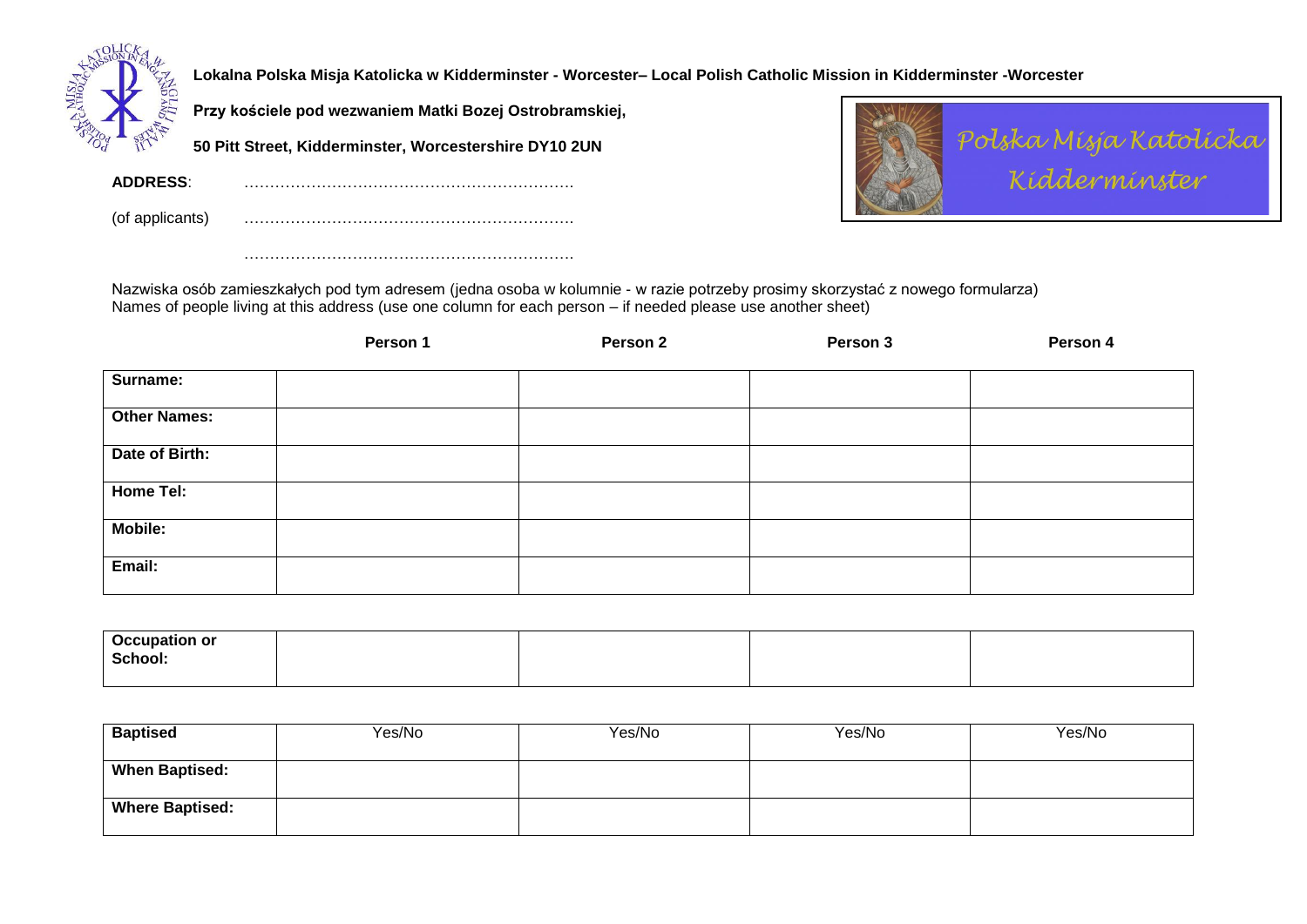|                                 | <b>Person 1</b> | Person 2 | Person 3 | Person 4 |
|---------------------------------|-----------------|----------|----------|----------|
|                                 |                 |          |          |          |
| 1 <sup>st</sup> Holy Communion: | Yes/No          | Yes/No   | Yes/No   | Yes/No   |
| <b>Confirmation:</b>            | Yes/No          | Yes/No   | Yes/No   | Yes/No   |
| <b>Married:</b>                 | Yes/No          | Yes/No   | Yes/No   | Yes/No   |
| Housebound:                     | Yes/No          | Yes/No   | Yes/No   | Yes/No   |

**GIFT AID** – jeżeli płacisz podatek w Wielkiej Brytanii możesz podpisać formularz Gift Aid. Za każdego £1 złożonego na tacę Urząd Podatkowy zwróci 25p. Zachęcamy do podpisania deklaracji Gift Aid. Szczegółowych informacji mogą udzielić kapłani z naszej parafii. Gift Aid – if you pay tax in the UK you may be able to donate via Gift Aid. For every £1 donated under Gift Aid we are able to claim a refund of 25p from the Inland Revenue. Please contact the priest in charge for more information. [www.pcmew.org/gift-aid](http://www.pcmew.org/gift-aid)

| Złożyłem(am już<br>deklarację Gift Aid. I<br>have consented to<br>my donations to be<br>considered for Gift<br>Aid: | Yes/No | Yes/No | Yes/No | Yes/No |
|---------------------------------------------------------------------------------------------------------------------|--------|--------|--------|--------|
| Chcę podpisać<br>deklarację Gift Aid. I<br>want my donations<br>to be considered as<br>Gift Aid:                    | Yes/No | Yes/No | Yes/No | Yes/No |

| Pobyt w parafii od<br>roku? Year arrived in<br>Parish:                                                        |  |  |
|---------------------------------------------------------------------------------------------------------------|--|--|
| Kraj urodzenia.<br><b>Country of Origin:</b>                                                                  |  |  |
| Uczęstniczę w mszy<br>św. o godzinie (np.<br>niedziela o 08.30)<br><b>Mass Attended (e.g.</b><br>8:30am Sun): |  |  |